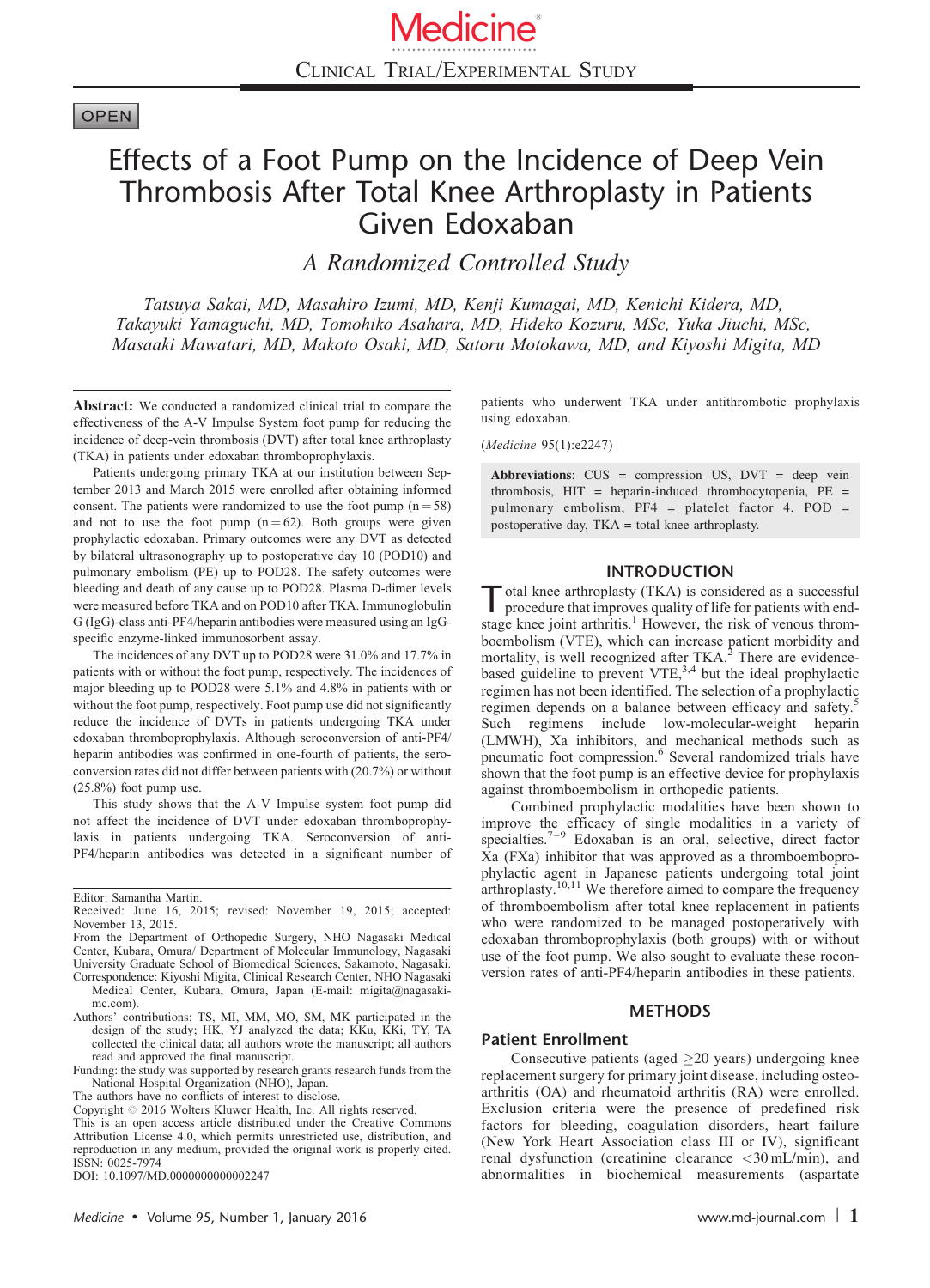aminotransferase or alanine aminotransferase  $\geq$ 5 times the upper limit of normal or total bilirubin  $\geq$  2 times the upper limit of normal). Patients were also excluded if they were scheduled to undergo bilateral joint replacement or reoperation, were unable to walk, or had uncontrolled cardiovascular disease.

# Study Subjects

Between September 2013 and March 2015, a total of 126 patients were considered for inclusion in the study. As shown in the flow diagram (Figure 1), among these patients, 4 were excluded due to the exclusion criteria: 1 because of painful joints in the feet, which contraindicated use of the foot pump, and 3 because of contraindications for edoxaban. After enrollment, 2 patients were excluded after being lost to follow-up (Figure 1). The ethics committees at the Nagasaki Medical Center, where the study was conducted, approved the study protocol (No. 25004), and all patients signed informed consent forms.

# Randomization

Randomization was performed on the day before the operation using sealed envelopes containing a slip indicating the allocation, which had been derived from a computer-generated sequence. Patients were given edoxaban alone or edoxaban plususe of the foot pump. Edoxaban was started 12 h after the operation. Patients were given low-dose edoxaban (15 mg once daily for patients  $\langle 60 \text{ kg} \rangle$  or high-dose edoxaban (30 mg once daily for patients weighing  $\geq 60 \text{ kg}$ ). Foot pump slippers were fitted for both feet in the recovery room, and the machine was activated. The nurses were advised to activate the foot pump whenever the patient was not bearing weight. The nurses routinely monitored the use of mechanical compression by checking it every 3 h until POD4. An alarm was also set to sound when the foot pump turned off or pressure did not appear. The pneumatic compression cycle was set at 20/min with a pressure of 130 mm Hg applied for 1 s. All patients wore bilateral knee-high antithromboembolic stockings. Physical therapy, range of motion exercises, and walking with partial weight bearing were usually initiated on POD4. The foot pump was continued until the start of physical therapy (POD4).



## Outcome Measures

The primary effectiveness outcomes are overall venous thromboembolism (VTE) including asymptomatic DVTs up to POD10, symptomatic DVTs, and fatal/nonfatal pulmonary embolisms (PEs) up to POD28. All patients were checked for DVTs by ultrasonography (US) on POD10 or earlier if thrombosis was clinically suspected. DVT was diagnosed according to the presence of a venous thrombus detected by compression US (CUS), under the standardized method.<sup>[12,13](#page-7-0)</sup> DVTs were classified as proximal vein (popliteal vein and vein proximal to it) or a distal vein (any vein distal to the popliteal vein). PE was diagnosed according to the presence of intraluminal filling defect detected by computed tomography of the chest. The outcomes for safety were the bleeding and death from all causes up to POD28. Major bleeding was defined as wound hematoma or hemorrhage occurring at a critical site and bleeding required for >2 units of red blood cell concentrates. Minor bleeding was defined as bleeding that did not fulfill the criteria for major.

#### Blood Sampling

Serum samples were obtained before the operation and at POD10 and were stored at  $-30^{\circ}$ C. A enzyme-linked immunosorbent assay (ELISA) kit (GTI Diagnostics, Waukesha, WI) was used to measure the IgG-class antiheparin-platelet factor 4(PF4) antibody (HITantibody) according to the manufacturer's instructions. ELISA reactivity (optical density, OD) was expressed relative to a standard control. The cutoff value was set at 0.40 optical density (OD) units. We defined seroconversion as a positive test result on POD10 corresponding to a negative result before surgery if the patient's blood sample on POD 10 was positive and had a 2-fold or more increase in OD, as defined in a previous study.[14](#page-7-0)

#### Statistical Analysis

Discrete variables were compared using  $\chi^2$  tests and continuous variables using Mann-Whitney tests. Plasma Ddimer levels are expressed as means  $(\pm SD)$  or medians (interquartile ranges) in [Figure 2.](#page-2-0) Boxplots display the lower hinge defined as the 25th percentile, the middle hinge as the 50th percentile, and the upper hinge as the 75th percentile. All reported P values were 2-tailed. All data processing and analyses were performed using the Statistical Analysis System (SAS) and SPSS version 18 software (SPSS, Chicago, IL).

## RESULTS

## Patient Demographic Data

The characteristics of the study population (total patients117; RA 23, OA 94) undergoing TKA are presented in [Table 1](#page-2-0). The risk of VTE in each patient was individually assessed based on the presence of the risk factors listed in [Table 1,](#page-2-0) including, age, sex, and comorbidities. Of the 120 patients who were ultimately randomized, 58 used the foot pump and edoxaban, and 62 used edoxaban alone. The 2 groups were comparable in terms of their baseline characteristics and the operations they underwent ([Table 2\)](#page-3-0). The demographic data showed some differences between patients with or without the foot pump, but the differences did not reach statistical significance. All patients underwent pharmacological thromboprophylaxis with edoxaban. The mean doses of edoxaban were  $20.4 \pm 7.3$  mg for  $11.6 \pm 1.7$  days in patients with the foot pump and  $21.3 \pm 7.5$  mg for  $11.3 \pm 2.0$  days in those without the foot FIGURE 1. Flow Diagram of patient recruitment. pump. Three patients received aspirin because of their ischemic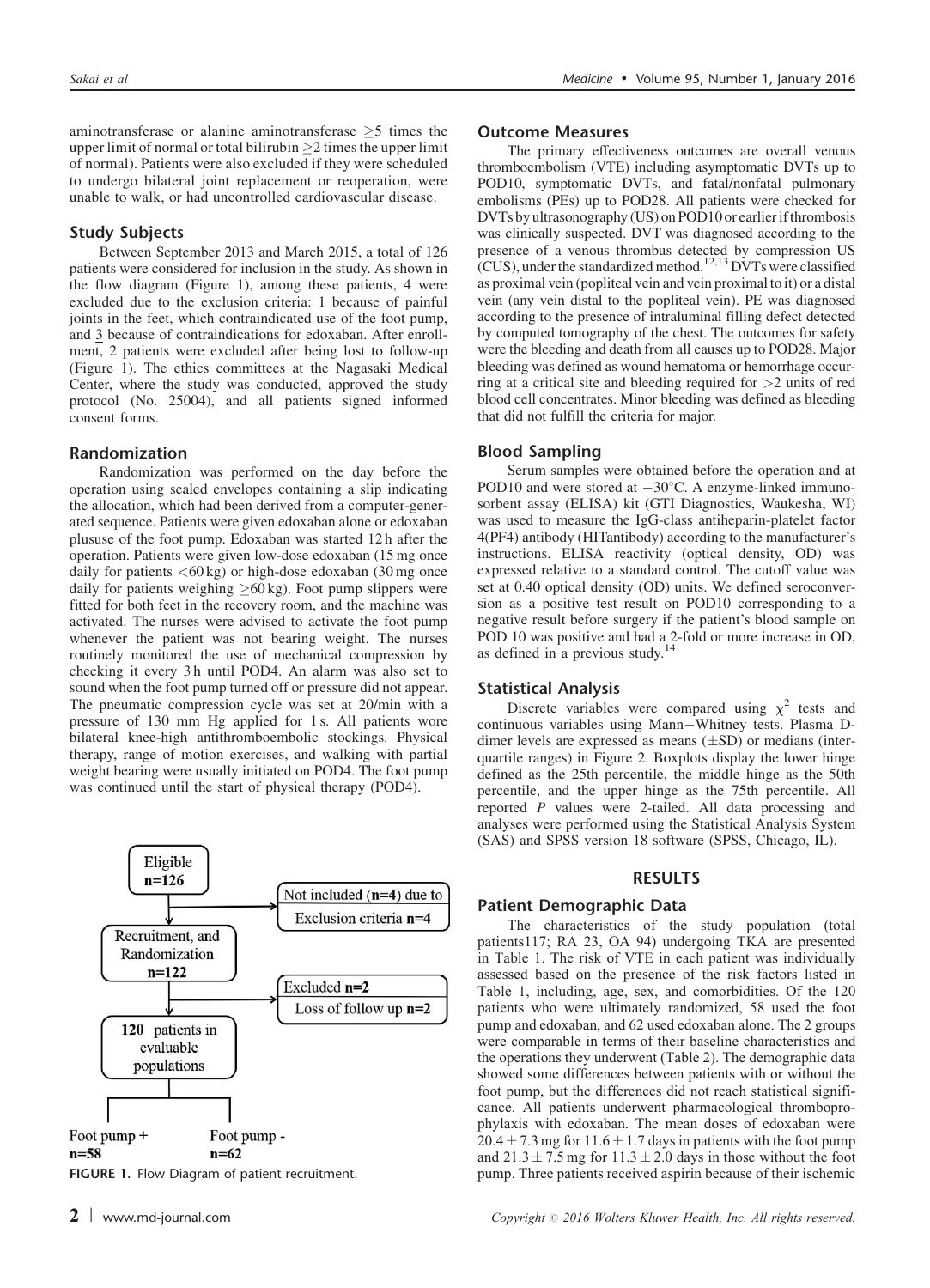<span id="page-2-0"></span>

# Preoperative and postoperative D-dimer levels (n=120)

FIGURE 2. Preoperative (before) and postoperative day 10 (after) plasma D-dimer levels in patients with or without use of foot pump. P values were calculated by the Mann–Whitney  $U$  test.

heart disease [\(Table 2](#page-3-0)). Aspirin administration was stopped 7 days before operation and started again on POD3 in all 3 patients. There were no statistically significant differences in the doses of edoxaban use between the 2 groups.

## Incidence of Postoperative VTE

The rate of all DVT appearances up to POD10 was 31.0% (18 patients) ([Table 3](#page-3-0)). Symptomatic DVTs occurred in 3 patients (5.2%) with the foot pump, and 17.7% (11 patients), with symptomatic DVTs occurring and in 1 patient  $(1.6\%)$ without the foot pump. The locations of the thrombi are shown in [Table 2.](#page-3-0) Most thrombi were located in the distal veins in both groups. Comparisons were also performed to identify predictors of DVTs. The demographic data showed some differences in doses of edoxaban between patients with or without DVT ([Table 4](#page-4-0)). The 2 groups were otherwise similar. When we compared the incidence of postoperative total DVTs between the patients with and without use of the foot pump ([Table 5](#page-4-0)), there was no significant difference in the incidence of DVTs between the 2 groups( $P = 0.089$ ; odds ratio  $[OR]$  2.09, 95% confidence interval  $[CI]$  0.89-4.87). Hence, use of the foot pump did not prevent the occurrence of DVTs.

# Incidence of Postoperative Bleeding

Safety analysis showed that the incidences of major bleeding up to POD28 in patients with or without the foot pump were 5.1%  $(n=3)$  and 4.8%  $(n=3)$ , respectively. No fatal bleeding was observed [\(Table 6\)](#page-4-0). Among the 6 patients with major bleeding, edoxaban administration was ceased at POD4 in 1 patient. It was continued in the remaining 5 patients. We also compared the incidence of any bleeding between patients with or without the foot pump [\(Table 5](#page-4-0)). There was no significant difference in TABLE 1. Baseline Characteristics of the Patients Receiving Total Knee Arthroplasty

|                                          | <b>Total Knee</b><br><b>Arthroplasty</b><br>$n = 120$ |
|------------------------------------------|-------------------------------------------------------|
| Gender (male/female)                     | 20/100                                                |
| Age, years                               |                                                       |
| $Mean + SD$                              | $73.7 + 6.7$                                          |
| Range                                    | $54 - 85$                                             |
| Height, cm                               | $151.7 + 7.1$                                         |
| Weight, kg                               | $61.3 + 10.7$                                         |
| BMI                                      | $26.6 + 4.1$                                          |
| RA/OA                                    | 23/97                                                 |
| History of venous thrombosis, no. $(\%)$ | $6(5.0\%)$                                            |
| Comorbidities                            |                                                       |
| Hypertension                             | 81 (67.5%)                                            |
| Ischemic heart disease                   | $6(5.0\%)$                                            |
| <b>Diabetes</b>                          | $27(22.5\%)$                                          |
| Cerebrovascular disease                  | $10(8.3\%)$                                           |
| Operation time (min)                     |                                                       |
| $Mean + SD$                              | $93.9 + 23.2$                                         |
| General anesthesia (%)                   | 120 (100%)                                            |
| Use of elastic stocking, no. $(\%)$      | 120 (100%)                                            |
| Use of tourniquet, no. $(\%)$            | 120 (100%)                                            |
| Use of cement, no. (%)                   | 120 (100%)                                            |
| Prophylaxis                              |                                                       |
| Edoxaban (duration)                      | $20.9 \pm 7.4$ mg/day                                 |
|                                          | $(11.4 \pm 1.8 \text{ days})$                         |

 $BMI = body$  mass index,  $OA = osteoarthritis$ ,  $RA = rheumatoid$ arthritis,  $SD =$  standard deviation.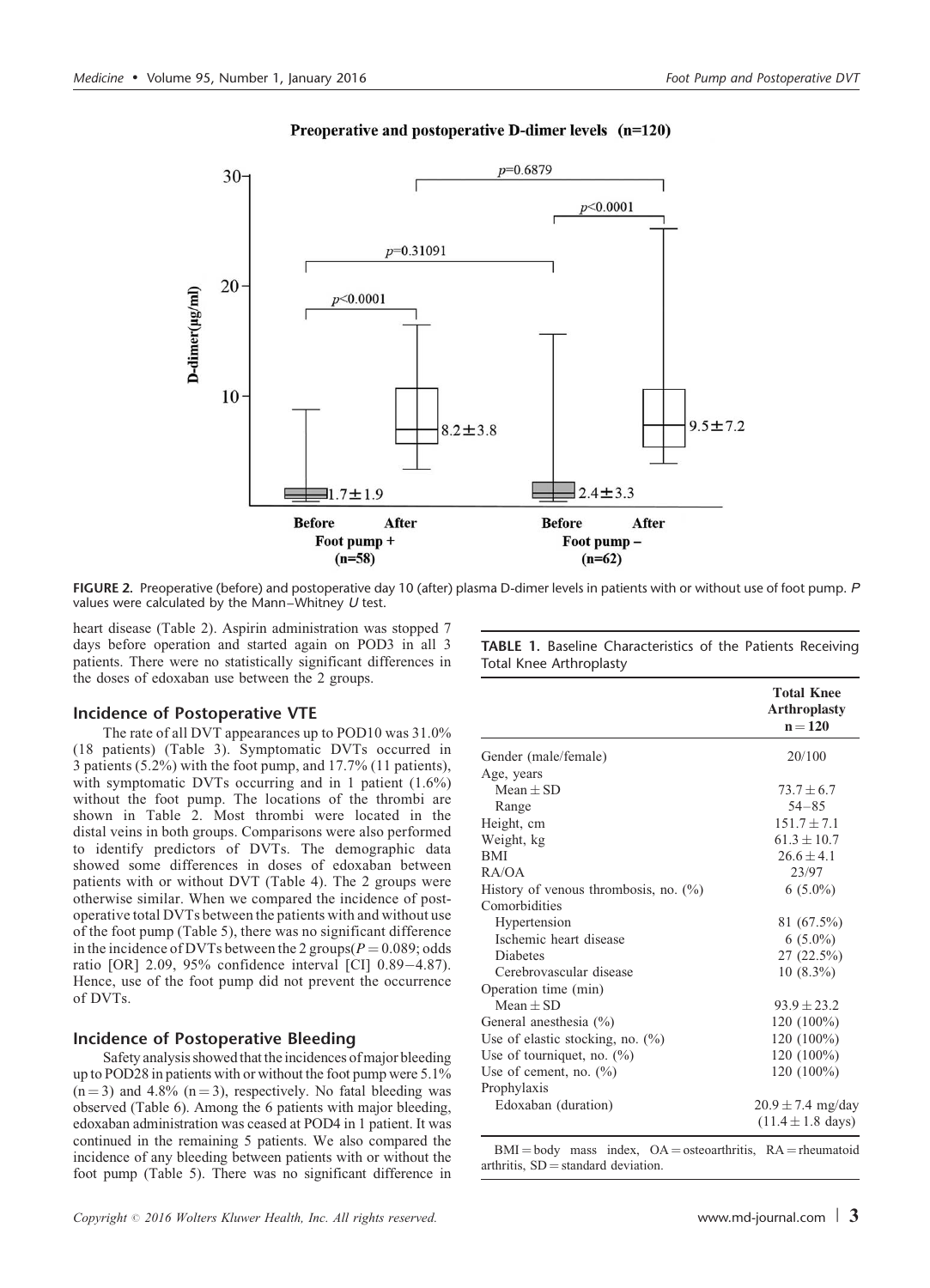|                                          | $n = 120$                                   |                                           |         |
|------------------------------------------|---------------------------------------------|-------------------------------------------|---------|
|                                          | Foot Pump $+$<br>$n = 58$                   | Foot Pump -<br>$n = 62$                   | P Value |
| Gender (male/female)                     | 9/49                                        | 11/51                                     | 0.7438  |
| Age, years                               |                                             |                                           |         |
| $Mean + SD$                              | $73.0 \pm 7.2$                              | $74.3 \pm 6.1$                            | 0.4282  |
| Range                                    | $54 - 84$                                   | $57 - 85$                                 |         |
| Height, cm                               | $151.2 \pm 7.2$                             | $152.0 \pm 7.1$                           | 0.3581  |
| Weight, kg                               | $60.1 \pm 11.1$                             | $62.4 \pm 10.1$                           | 0.3021  |
| <b>BMI</b>                               | $26.2 \pm 4.0$                              | $27.1 \pm 4.2$                            | 0.3608  |
| RA/OA                                    | 12/46                                       | 11/51                                     | 0.6818  |
| History of venous thrombosis, no. $(\%)$ | $3(5.2\%)$                                  | $3(4.8\%)$                                | 0.9332  |
| Comorbidities                            |                                             |                                           |         |
| Hypertension                             | $39(67.2\%)$                                | 42 (67.7%)                                | 0.9533  |
| Ischemic heart disease                   | $4(6.9\%)$                                  | $2(3.2\%)$                                | 0.3565  |
| <b>Diabetes</b>                          | $17(29.3\%)$                                | $10(16.1\%)$                              | 0.084   |
| Cerebrovascular disease (use of aspirin) | $6(10.3\%)(1)$                              | $4(6.5\%)(2)$                             | 0.4406  |
| Operation time, (min)                    |                                             |                                           |         |
| Mean $\pm$ SD                            | $96.8 \pm 24.5$                             | $91.5 \pm 22.0$                           | 0.1257  |
| Prophylaxis                              |                                             |                                           |         |
| Edoxaban (duration)                      | $20.4 \pm 7.3$ mg/day $(11.6 \pm 1.7$ days) | $21.3 \pm 7.5$ mg/day $(11.3 \pm 2$ days) | 0.5224  |

#### <span id="page-3-0"></span>TABLE 2. Baseline Characteristics of the Patients With or Without Foot Pump

the incidence of bleeding between these 2 groups ( $P = 0.451$ ; OR 0.64,  $95\%$ CI 0.20-2.06).

#### Changes in Plasma D-Dimer Levels

As shown in [Figure 2](#page-2-0), preoperative D-dimer levels (mean  $\pm$  SD) did not differ significantly in patients with the foot pump  $(1.7 \pm 1.9 \,\mu\text{g/mL})$  and those without the foot pump  $(2.4 \pm 3.3 \,\mu\text{g/mL})$ . However, the D-dimer levels were significantly elevated on POD10 compared with those on POD0, although there was no significant difference in postoperative D-dimer levels between patients with  $(8.2 \pm 3.8 \,\mu\text{g/mL})$  or without  $(9.5 \pm 7.2 \,\mu\text{g/mL})$  the foot pump.

TABLE 3. Incidences of Primary Effectiveness Outcomes in Patients Receiving TKA

|                                     | Foot Pump $(+)$<br>$n = 58(%)$ | Foot Pump $(-)$<br>$n = 62(%)$ |
|-------------------------------------|--------------------------------|--------------------------------|
| All venous<br>thromboembolism       | 18 (31.0)                      | 11(17.7)                       |
| symptomatic DVT<br>(up to POD28)    | 3(5.2)                         | 1(1.6)                         |
| Distal                              | 3(5.2)                         | 1(1.6)                         |
| Proximal                            | 0                              |                                |
| Nonsymptomatic DVT<br>(up to POD10) | 15(25.9)                       | 10(16.1)                       |
| Distal                              | 15(25.9)                       | 10(16.1)                       |
| Proximal                            |                                |                                |
| PE (up to POD28)                    |                                |                                |

 $DVT = deep$  vein thrombosis,  $PE = pulmonary$  embolism,  $POD = postoperative day, TKA = total knee arthroplasty.$ 

# Seroconversion of IgG-Class PF4/Heparin Antibody

The seroconversion of anti-PF4/heparin antibody was confirmed in 20.7% (12/58) of patients with the foot pump and in 25.8% (16/62) of those without the foot pump under thromboprophylaxis with edoxaban ([Table 7](#page-5-0)). There was no difference in the seroconversion rate between patients with or without the foot pump. The seroconversion of anti-PF4/heparin antibodies was not significantly associated with the occurrence of DVT or bleeding [\(Table 8\)](#page-5-0). There was no significant difference in postoperative platelet counts between patients with or without seroconversion of anti-PF4/ heparin antibodies (Figure 3). Additionally, no patients had postoperative thrombocytopenia (<10.0  $\times$  10<sup>4</sup>/mL) as well as definitive heparininduced thrombocytopenia (data not shown).

## **DISCUSSION**

Patients who undergo orthopedic operations such as a total joint replacement on the lower extremityare at high risk for developing thromboembolic disease.[15](#page-7-0) Without prophylaxis after total knee replacement, the prevalence of DVT has been reported to be as high as  $50\%$ .<sup>16</sup> PE has been documented in 2% to 5% of patients not treated prophylactically, and fatal PE has been reported in 1% to 2%.<sup>[17](#page-7-0)</sup> With such high morbidity and mortality rates associated with thromboembolic disease, a mortality rates associated with thromboembolic disease, a prophylactic regimen after total knee replacement is essential. In recent years, there has been significant progress toward more effective and practical thromboprophylaxis for patients undergoing joint replacement surgery, including LMWHs and oral agents (selective factor X inhibitors) such as rivaroxaban, apixaban, and edoxaban.<sup>[10,19–21](#page-6-0)</sup> Also, the use of mechanical devices such as a venous calf or foot pump—either alone or in combination with chemical prophylaxis—can reduce the rate of venous thromboembolism[.22](#page-7-0) Mechanical devices such as the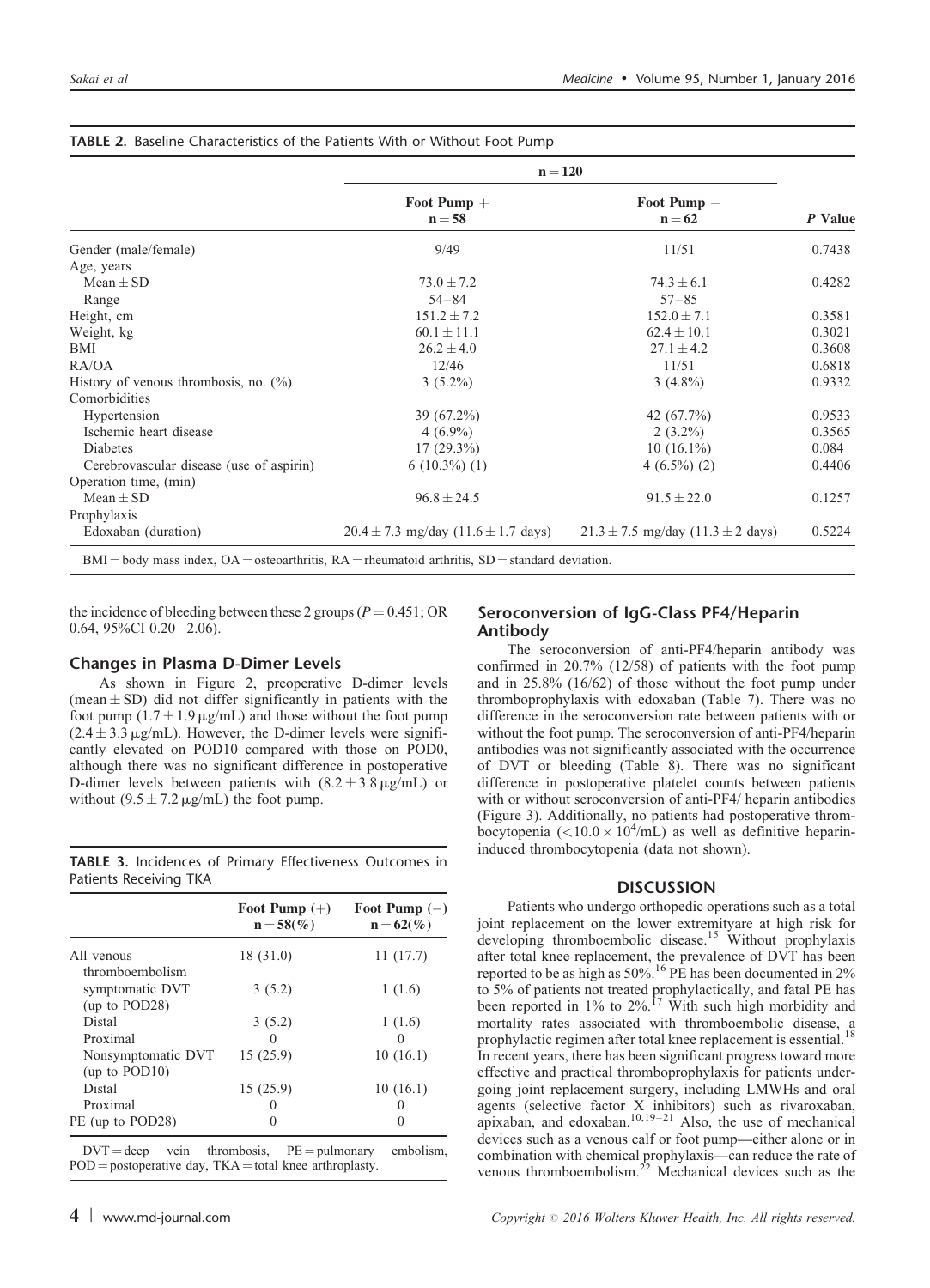|                                          | $n = 120$                                   |                                             |         |
|------------------------------------------|---------------------------------------------|---------------------------------------------|---------|
|                                          | $DVT +$<br>$n = 29$                         | $DVT -$<br>$n = 91$                         | P Value |
| Gender (male/female)                     | 3/26                                        | 17/74                                       | 0.2942  |
| Age, years                               |                                             |                                             |         |
| $Mean + SD$                              | $74.2 \pm 6.3$                              | $73.5 \pm 6.8$                              | 0.5971  |
| Range                                    | $58 - 83$                                   | $54 - 85$                                   |         |
| Height, cm                               | $151.5 \pm 7.0$                             | $151.7 \pm 7.2$                             | 0.8661  |
| Weight, kg                               | $61.1 \pm 11.3$                             | $61.4 \pm 10.5$                             | 0.9731  |
| <b>BMI</b>                               | $26.5 \pm 4.1$                              | $26.7 \pm 4.1$                              | 0.9146  |
| RA/OA                                    | 7/22                                        | 16/75                                       | 0.4348  |
| History of venous thrombosis, no. $(\%)$ | $2(6.9\%)$                                  | $4(4.4\%)$                                  | 0.5905  |
| Comorbidities                            |                                             |                                             |         |
| Hypertension                             | $18(62.1\%)$                                | 63 $(69.2\%)$                               | 0.4733  |
| Ischemic heart disease                   | $1(3.5\%)$                                  | $5(5.5\%)$                                  | 0.6597  |
| <b>Diabetes</b>                          | $6(20.7\%)$                                 | $21(23.1\%)$                                | 0.7886  |
| Cerebrovascular disease                  | $2(6.9\%)$                                  | $8(8.8\%)$                                  | 0.7479  |
| Operation time (min)                     |                                             |                                             |         |
| $Mean \pm SD$                            | $90.7 \pm 23.2$                             | $94.9 \pm 23.2$                             | 0.1754  |
| Prophylaxis                              |                                             |                                             |         |
| Edoxaban (duration)                      | $18.1 \pm 6.2$ mg/day $(10.5 \pm 2.8$ days) | $21.8 \pm 7.5$ mg/day (11.7 $\pm$ 1.3 days) | 0.0197  |

## <span id="page-4-0"></span>TABLE 4. Baseline Characteristics of the Patients With or Without DVT

TABLE 5. Incidences of any DVT and Bleeding in Patients Receiving TKA

| <b>Events</b>    | Foot Pump $(+)$<br>$n = 58$ | Foot Pump $(-)$<br>$n = 62$ | Odds ratio $(95\% \text{ CI})$ | P Value |
|------------------|-----------------------------|-----------------------------|--------------------------------|---------|
| DVT $(\%)$       | 18(31.0)                    | 11(17.7)                    | $2.086(0.894 - 4.872)$         | 0.0892  |
| Bleeding $(\% )$ | 5(8.6)                      | 8 (12.9)                    | $0.637(0.197-2.057)$           | 0.4507  |

 $CI =$  confidence interval,  $DVT =$  deep vein thrombosis,  $TKA =$  total knee arthroplasty.

Five patients with bleeding in foot pump  $(+)$  group were classified as major bleeding (3) and minor bleeding (2).

Eight patients with bleeding in foot pump  $(-)$  group were classified as major bleeding  $(3)$  and minor bleeding  $(5)$ .

venous foot pump have been shown to be effective methods of prophylaxis. $<sup>2</sup>$ </sup>

In this study, we evaluated the prophylactic effect of pneumatic foot compression under thromboprophylaxis with edoxaban in patients undergoing TKA. We found that the incidence of DVT after TKA in the combined prophylaxis group (A-V impulse pneumatic compression device and

edoxaban) was 31.0% and that with edoxaban alone (without the foot pump) was 17.7%. Hence, no argument could be made for the effectiveness of mechanical devices as prophylaxis against postoperative DVT in patients given edoxaban. Our results were disappointing in that use of the foot pump could not reduce the incidence of DVT in combination with chemical prophylaxis (edoxaban). The incidences of any DVT in our

## TABLE 6. Incidences of Bleeding in Patients Receiving TKA

|                                                     | Foot Pump $(+)$<br>$n = 58$ (%) | Foot Pump $(-)$<br>$n = 62$ (%) | OR (95% CI)            |        |
|-----------------------------------------------------|---------------------------------|---------------------------------|------------------------|--------|
| All bleeding events no. $(\%)$                      | 5(8.6)                          | 8(12.9)                         | $0.637(0.197 - 2.057)$ | 0.4507 |
| Major bleeding                                      | 3(5.1)                          | 3(4.8)                          | $1.073(0.208 - 5.539)$ | 0.9332 |
| Wound hematoma                                      | 2(3.4)                          | 2(3.2)                          |                        |        |
| Bleeding requiring of $\geq$ 2 units of transfusion | 1(1.7)                          | 1(1.6)                          |                        |        |
| Bleeding contributing to death                      |                                 |                                 |                        |        |
| Minor bleeding                                      | 2(3.4)                          | 5(8.0)                          |                        |        |

 $CI =$ confidence interval,  $OR =$ odds ratio,  $TKA =$ total knee arthroplasty.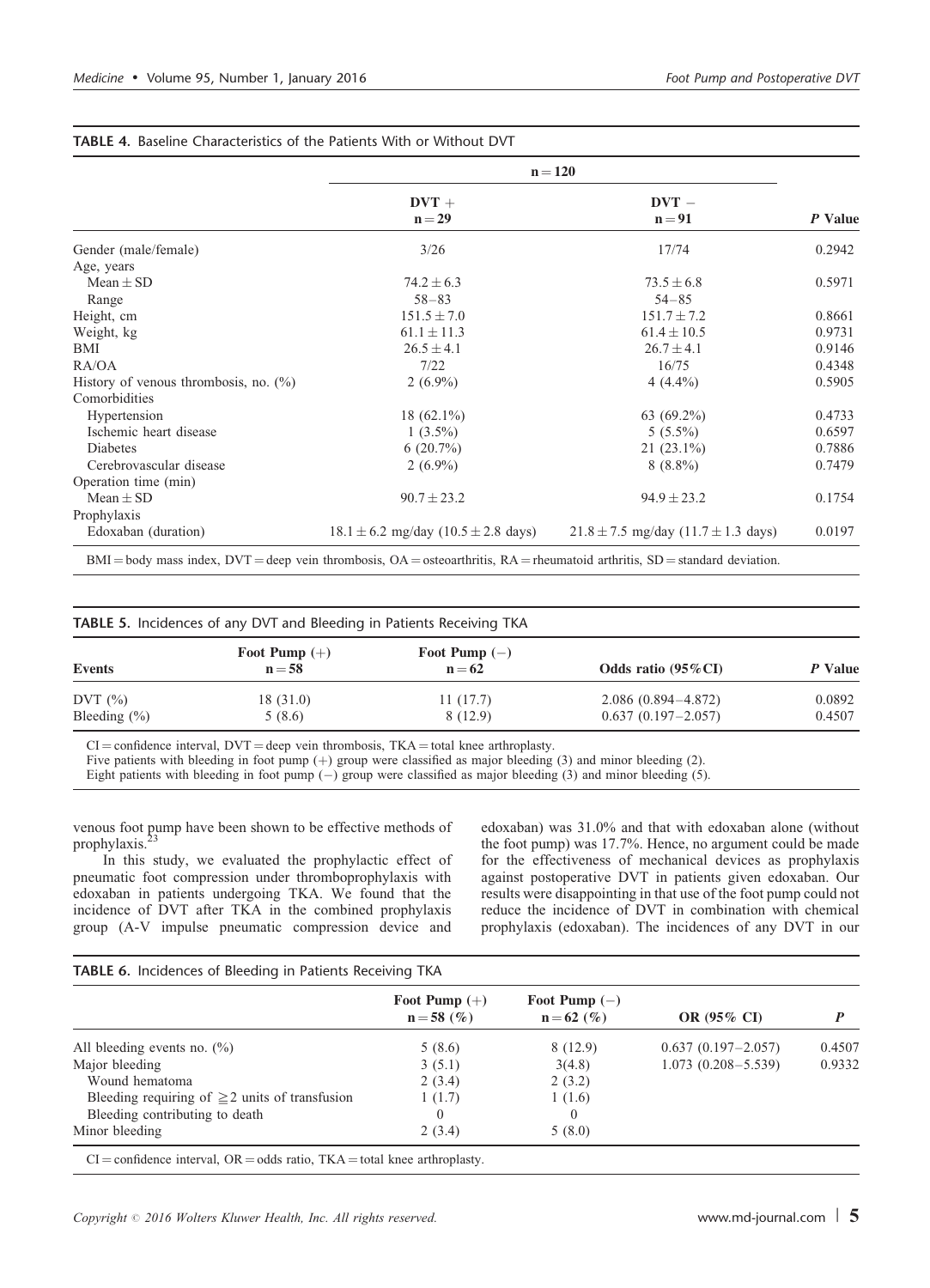|                                 | Foot Pump $(+)$<br>$n = 58$ (%) | Foot Pump $(-)$<br>$n = 62$ (%) | P Value |
|---------------------------------|---------------------------------|---------------------------------|---------|
| Seroconversion rate $(\% )$     | 12(20.7)                        | 16(25.8)                        | 0.5078  |
| OD units (mean $\pm$ SD) POD 0  | $0.156 \pm 0.092$               | $0.210 \pm 0.305$               | 0.5115  |
| OD units (mean $\pm$ SD) POD 10 | $0.341 \pm 0.410$               | $0.504 \pm 0.658$               | 0.1158  |
| OD unitis $(\geq 1.4)$          | 2(3.4)                          | 6(9.7)                          | 0.1716  |

<span id="page-5-0"></span>TABLE 7. Serconvertion Rates of Anti-PF4/Heparin Antibodies Patients With or Without Foot Pump

| Events           | <b>HIT</b> Ab $(+)$ n = 28 | <b>HIT</b> Ab $(-)$ n = 92 | Odds Ratio $(95\%$ CI) | P Value |
|------------------|----------------------------|----------------------------|------------------------|---------|
| DVT $(\%)$       | 7(24.1)                    | 22(23.9)                   | $1.061(0.398 - 2.827)$ | 0.9064  |
| Bleeding $(\% )$ | 5(17.9)                    | 8(8.7)                     | $2.283(0.698 - 7.461)$ | 0.1720  |

study were relatively high compared with those in other clinical trials using edoxaban. However, adaptation of clinical trials data in highly selected patients to a ''real-world'' population could be tied to some difficulties. It is possible that TKA is postoperatively resistant to mechanical thromboprophylaxis. Another interpretation is that US is subject to considerable variation, $24$  although a recent systematic review suggested that US provides an accurate postoperative diagnosis of DVT in asymptomatic orthopedic patients. Previous studies suggested that mechanical and pharmacological methods applied for VTE prophylaxis are both effective and, when used in combination,

have synergistic effects.<sup>[25](#page-7-0)</sup> Although there are a number of intermittent pneumatic compression systems, little evidence is available at present that differentiates these methods based on VTE prevention. It was demonstrated that calf-thigh pneumatic compression was more effective than plantar compression for reducing thigh swelling during the early postoperative stage.<sup>[26](#page-7-0)</sup> These differences in pneumatic compression devices may contribute to the different intervention-related outcomes.

Kakkos et al reported that combined intermittent pneumatic leg compression and pharmacological prophylaxis significantly reduced the incidence of DVT compared with leg

## Preoperative and postoperative (POD10) Platelet counts (n=120)



FIGURE 3. Preoperative (before) and postoperative day 10 (after) platelet counts in patients with or without the seroconvertion of HIT antibodies.  $P$  values were calculated by the Mann–Whitney  $U$  test.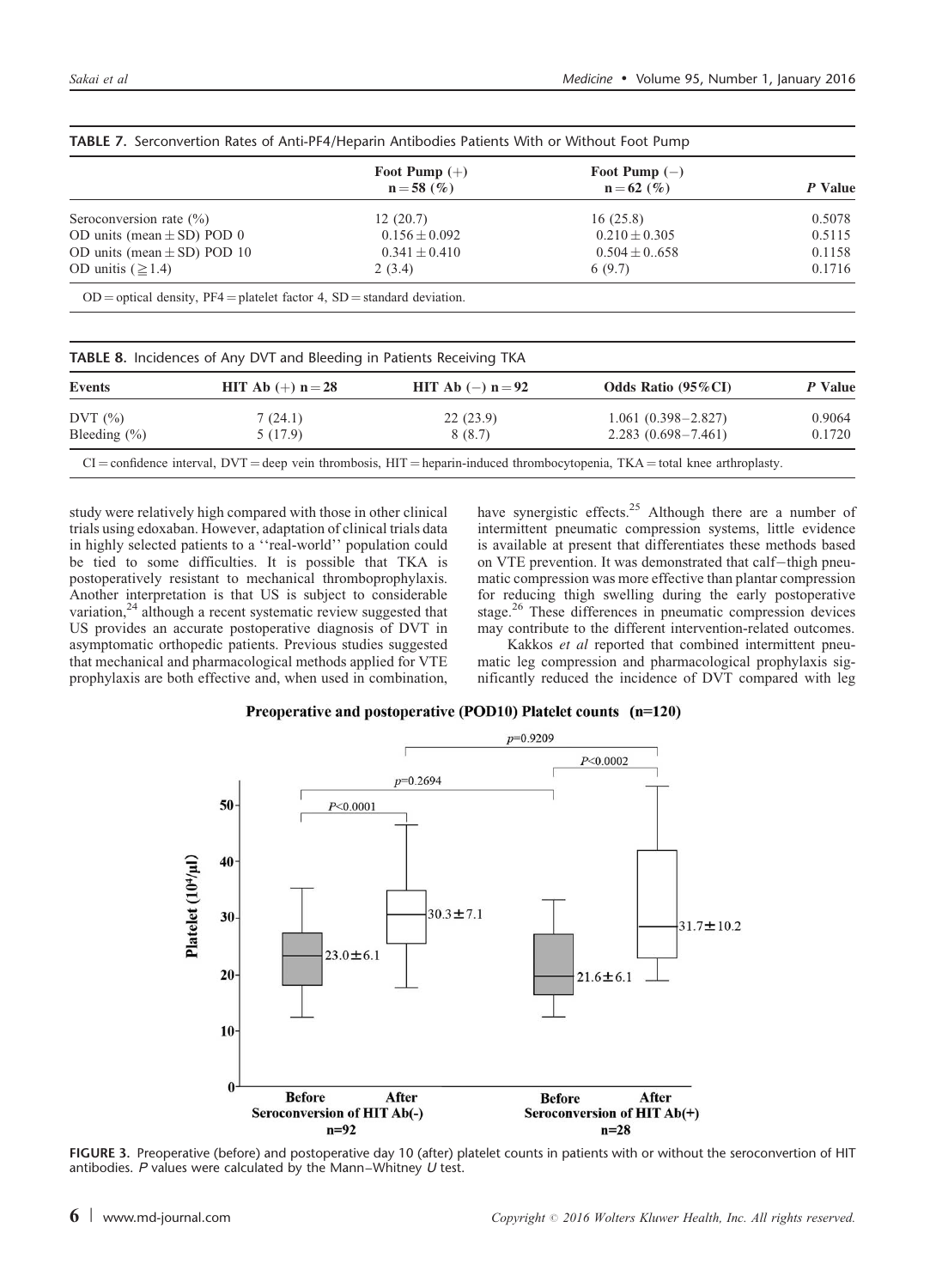<span id="page-6-0"></span>compression or pharmacological prophylaxis alone. The efficacy of intermittent pneumatic compression combined with LMWH compared with LMWH alone was demonstrated in patients undergoing total hip arthroplasty.<sup>[27](#page-7-0)</sup> Meta-analysis concluded that leg compression augments the efficacy of pharmacological prophylaxis in preventing DVT in both TKA and THA.<sup>[28](#page-7-0)</sup> Whereas other studies could not demonstrate the effectiveness of mechanical prophylaxis in preventing DVT com-pared to the pharmacological prophylaxis.<sup>[29,30](#page-7-0)</sup> Although evidence from nonorthopedic patient populations suggests an advantage for combined mechanical and pharmacological prophylaxis, there are insufficient data to conclude whether combined modalities are better than either anticoagulants or mechanical compression used alone.

Another interesting finding in this study was that seroconversion of the IgG-class anti-PF4/heparin antibody occurred in a substantial number of patients under edoxaban prophylaxis. Fondaparinux, another Xa inhibitor, is occasionally associated with anti-PF-4/heparin antibodies.<sup>[32](#page-7-0)</sup> It was demonstrated that the frequency of forming anti-PF4/heparin antibodies was the same for patients receiving fondaparinux or enoxaparin.<sup>[31](#page-7-0)</sup> However, HIT rarely develops in patients on fondaparinux.<sup>[32](#page-7-0)</sup> The failure of these antibodies to cause HIT has been attributed to the inability of fondaparinux to react with PF4.<sup>[33](#page-7-0)</sup> Previously, we reported that the seroconversion rate of anti-PF4/heparin antibodies was 24.5% in patients given fondaparinux for pharmacological thromboprophylaxis.<sup>[34](#page-7-0)</sup> Compared with these data, the seroconversion rate of anti-PF4/heparin antibodies (23.5%) in patients given edoxaban for pharmacological thromboprophylaxis are close to those in patients given fondaparinux. The seroconversion of the IgG-class anti-PF4/heparin antibody, however, seemed not to be a risk factor for DVT or HIT in patients given edoxaban. Because of their molecular structures as Xa inhibitors, these newer anticoagulants could not interact with PF4 or be subjected to PF4 binding to platelets.<sup>[35](#page-7-0)</sup> Alternatively, edoxaban is a bystander, which together with other postoperative negatively charged polyanions, such as heparin sulfate, trigger an immune reaction and production of anti-PF4- heparin antibodies.<sup>[36](#page-7-0)</sup>

# **LIMITATIONS**

One major limitation of the present study is that this quasirandomized controlled trial may have several biases. It is impossible to blind patients or clinicians when using physical interventions. For sample size calculation, we used our previously published data from Japanese patients under recent thromboprophylaxis to determine a DVT rate of  $\sim$ 24.3% following TKA. $^{37}$  $^{37}$  $^{37}$  Based on these assumptions, we primarily calculated that we needed 126 patients with the foot pump and 126 patients without it to confirm a reduction in DVTs (relative risk 0.43) as demonstrated in a recent system review<sup>[39](#page-7-0)</sup> at an  $\alpha$ error of 0.05 and a  $\beta$  error of 0.80. However, we could not accumulate a sufficient sample size, and there is an undeniable possibility of the study being underpowered. The credibility of our finding that the foot pump was not effective for preventing DVTs in patients who had undergone TKA should be assessed in light of current evidence.<sup>[38](#page-7-0)</sup> According to the Bayesian credibility assessment by Matthews et  $al$ ,<sup>[39](#page-7-0)</sup> to determine the credibility of our findings in the light of existing evidence, the odds ratio had to be <0.96 before the results of our study could be considered credible. However, the calculated odds ratio in the present study was 2.1 and there was significant discrepancy. We are also concerned about the insufficient sample size.

Additional limitations include the lack of sham devices and placebo use in the study. Also, the duration of mechanical prophylaxis was relatively limited (4 days) in our study because most of the enrolled patients underwent early mobilization. Most asymptomatic DVTs detected by ultrasonography were located distally, for which the diagnostic accuracy of ultrasonography could be lower than for proximal DVT. However, ultrasonography yielded a better diagnostic performance even in patients with asymptomatic DVT when performed by trained sonographers under standardized examination procedures.

In conclusion, our randomized controlled study demonstrated that combined pharmacological (edoxaban) and mechanical prophylaxis (a foot pump) did not reduce the incidence of DVT in patients who had undergone TKA surgery compared with edoxaban alone. Further research should focus on the efficacy of more recent intermittent compression with anticoagulants, such as factor Xa inhibitors. Seroconversion of anti-PF4/heparin antibodies was detected in a substantial number of patients who underwent TKA and who were under antithrombotic prophylaxis using edoxaban.

## **REFERENCES**

- 1. Ethgen O, Bruyère O, Richy F, et al. Health-related quality of life in total hip and total knee arthroplasty A qualitative and systematic review of the literature. J Bone Joint Surg Am. (86–A):2004:963–974.
- 2. Kanchanabat B, Stapanavatr W, Meknavin S, et al. Systematic review and meta-analysis on the rate of postoperative venous thromboembolism in orthopaedic surgery in Asian patients without thromboprophylaxis. Br J Surg. 2011;98:1356–1364.
- 3. Geerts WH, Bergqvist D, Pineo GF, et al. Prevention of venous thromboembolism: American College of Chest Physicians Evidence-Based Clinical Practice Guidelines (8th Edition). Chest. 2008; 133(6 Suppl):381S–453S.
- 4. Falck-Ytter Y, Francis CW, Johanson NA, et al. Prevention of VTE in orthopedic surgery patients: Antithrombotic Therapy and Prevention of Thrombosis, 9th ed: American College of Chest Physicians Evidence-Based Clinical Practice Guidelines. Chest. 2012;141:e278S–e325S.
- 5. Lieberman JR, Pensak MJ. Prevention of venous thromboembolic disease after total hip and knee arthroplasty. J Bone Joint Surg Am. 2013;95:1801–1811.
- 6. Lachiewicz PF. Comparison of ACCP and AAOS guidelines for VTE prophylaxis after total hip and total knee arthroplasty. Orthopedics. 2009;32:74–78.
- 7. Blanchard J, Meuwly JY, Leyvraz PF, et al. Prevention of deep-vein thrombosis after total knee replacement Randomised comparison between a low-molecular-weight heparin (nadroparin) and mechanical prophylaxis with a foot-pump system. J Bone Joint Surg Br. 1999;81:654–659.
- 8. Westrich GH, Sculco TP. Prophylaxis against deep venous thrombosis after total knee arthroplasty Pneumatic plantar compression and aspirin compared with aspirin alone. J Bone Joint Surg Am. 1996;78: 826–834.
- 9. Kakkos SK, Warwick D, Nicolaides AN, et al. Combined (mechanical and pharmacological) modalities for the prevention of venous thromboembolism in joint replacement surgery. J Bone Joint Surg Br. 2012;94:729–734.
- 10. Fuji T, Fujita S, Tachibana S, et al. A dose-ranging study evaluating the oral factor Xa inhibitor edoxaban for the prevention of venous thromboembolism in patients undergoing total knee arthroplasty. J Thromb Haemost. 2010;8:2458–2468.
- 11. Fuji T, Fujita S, Kawai Y, et al. Safety and efficacy of edoxaban in patients undergoing hip fracture surgery. Thromb Res. 2014;133:1016–1022.